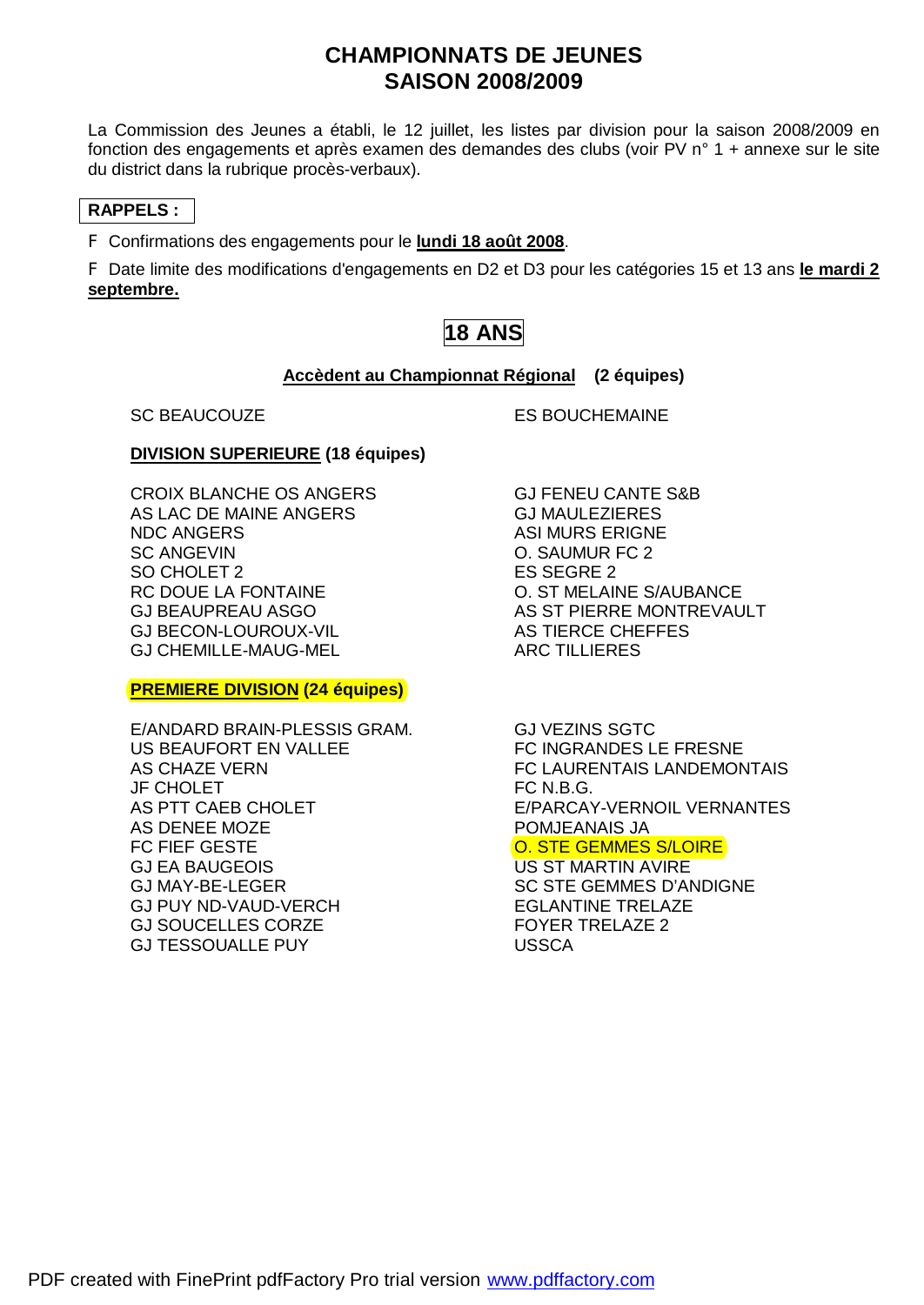#### **DEUXIEME DIVISION (30 équipes)**

SC DOUTRE ANGERS GJ LE POUANCEEN INTREPIDE ANGERS 2 GJ ST CHRISTOPHE SEG ANGERS NDC 2 GJ ST QUENTIN POITEVINIERE SC ANGEVIN 2 GJ TORFOU SEVRE ET MOINE VAILLANTE ANGERS GJ DU VIHIERSOIS ES AUBANCE ES LAYON AS AVRILLE CS LE LION D'ANGERS SC BEAUCOUZE 2 O. LIRE DRAIN ES BOUCHEMAINE 2 MONTREUIL JUIGNE BENE 2 SO CANDE FREIGNE AS LES PONTS DE CE ESSP CHOLET NUAILLE GIRARDIERE AS BAYARD SAUMUR ES GENNES LES ROSIERS AS ST SYLVAIN D'ANJOU GJ ANDREA MACAIROIS FC VAL DE MOINE GJ BEAUPREAU ASGO 2 FC VILLEDIEU RENAUDIERE GJ CHEMILLE-MAUG-MEL 2 AS VIVY NEUILLE

#### **TROISIEME DIVISION (30 équipes)**

ANDREZE JUB-JALLAIS FC GJ DU VIHIERSOIS 2 AS PTT ANGERS AC LONGUE ANJOU BACONNE FC US MAZE BREZE O.L. **E. LE MESNIL EN VALLEE** GJ ANDREA MACAIROIS 2 ASD NOYANTAIS GJ LOUET JUIGNEEN ASC ST BARTHELEMY GJ MAULEZIERES 2 US ST CLEMENT DE LA PLACE GJ MAY-BE-LEGER 2 ES ST LAMBERT DES LEVEES GJ ST CHRISTOPHE SEG 2 AS TIERCE CHEFFES 2 GJ TOUR-SAL-CORON AS VALANJOU

CROIX BLANCHE OS ANGERS 2 E/FUILET-LAURENTAIS LANDEM. 2 CA CHALONNES E/MURS ERIGNE 2-PONTS DE CE 2 GJ BRION JUMELLES E/JS LAYON-POSSOSAVENNIERES GJ SEICHES VAL BAUGEOIS AS ST PIERRE MONTREVAULT 2 GJ SOUCELLES CORZE 2 STE CHRISTINE BOURGNEUF FC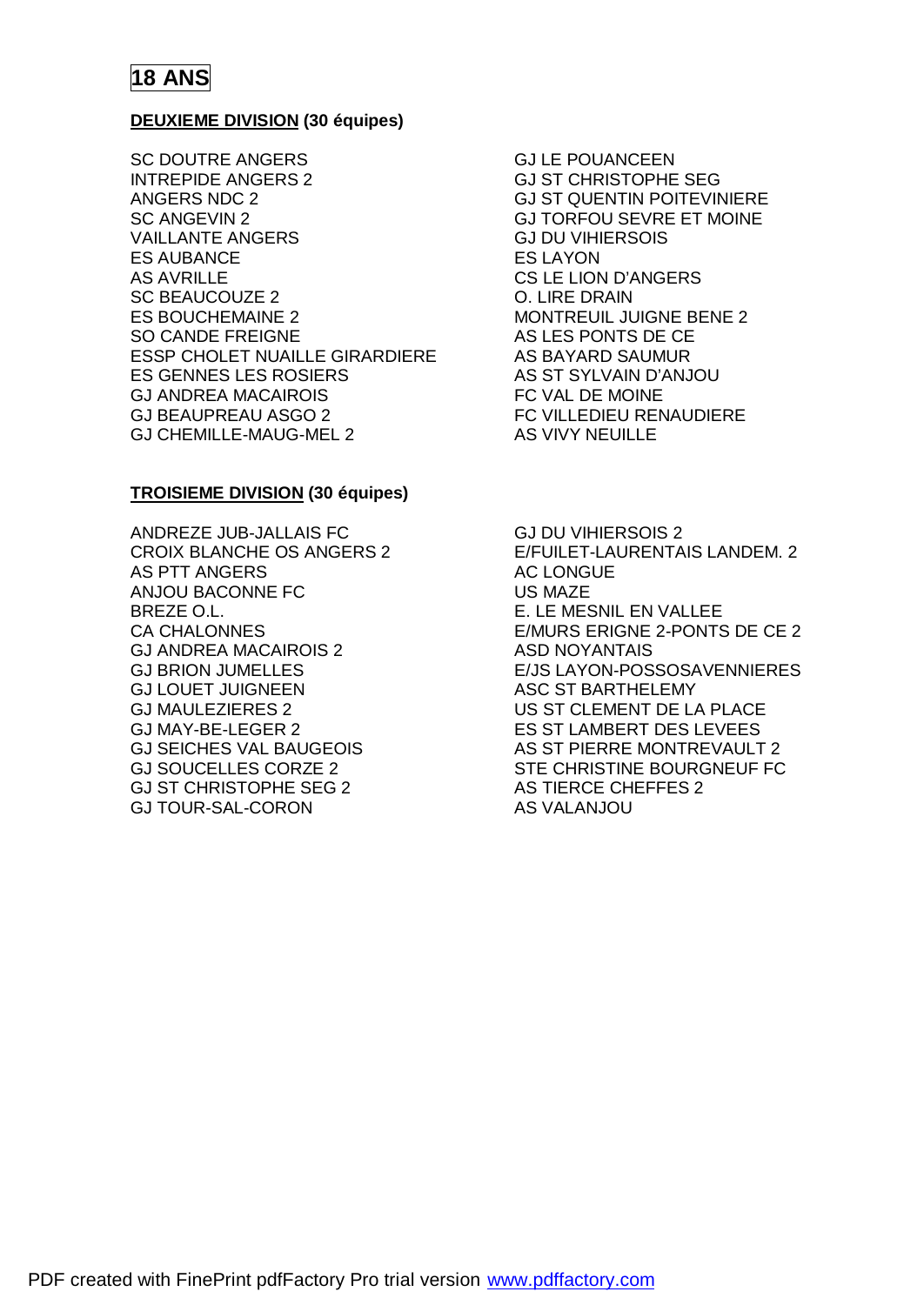### **Accèdent au Championnat Régional (2 équipes)**

#### **DIVISION SUPERIEURE (18 équipes)**

ANGERS NDC GJ LE POUANCEEN SC ANGEVING ANGELING CULTURAL CONTROL CONTROL CONTROL CONTROL CONTROL CONTROL CONTROL CONTROL CONTROL CONTROL CONTROL CONTROL CONTROL CONTROL CONTROL CONTROL CONTROL CONTROL CONTROL CONTROL CONTROL CONTROL CONTROL CONTROL SC BEAUCOUZE ASI MURS ERIGNE US BEAUFORT EN VALLEE POMJEANAIS JA ES BOUCHEMAINE O. SAUMUR FC 2 GJ BEAUPREAU ASGO FOYER TRELAZE RC DOUE LA FONTAINE AS VIVY NEUILLE

#### **PREMIERE DIVISION (24 équipes)**

ANDREZE JUB-JALLAIS FC GJ TORFOU SEVRE ET MOINE AS LAC DE MAINE ANGERS 2 GJ DU VIHIERSOIS E/CANDE FREIGNE-LE PIN VRITZ FC LAYON SO CHOLET 2 C. LIRE DRAIN GJ ANDREA MACAIROIS AC LONGUE GJ EN AVANT BAUGEOIS ES SEGRE 2 GJ CHEMILLE-MAUG-MEL ASC ST BARTHELEMY GJ MAULEZIERES O. ST MELAINE S/AUBANCE GJ MAY-BE-LEGER AS ST SYLVAIN D'ANJOU GJ PUY ND-VAUD-VERCH **O. STE GEMMES S/LOIRE** GJ SOUCELLES CORZE **AS TIERCE CHEFFES** GJ ST CHRISTOPHE SEG USSCA CHAMPTOCE

### **DEUXIEME DIVISION (42 équipes)**

E/ANDARD BRAIN-PLESSIS GRAM. GJ ST QUENTIN POITEVINIERE ANDREZE JUB-JALLAIS FC 2 GJ TESSOUALLE PUY CROIX BLANCHE OS ANGERS GJ TOUR-SAL-CORON ANGERS DOUTRE SC GJ VEZINS SGTC 2 INTREPIDE ANGERS 2 ES LAYON SC ANGEVIN 2 JS LAYON VAC ANGERS CS LE LION D'ANGERS VAILLANTE ANGERS 2 E/MAZE-CORNE CA CHALONNES E/MENITRE-ST MATHURIN UNAF CHATEAUNEUF **MONTREUIL JUIGNE BENE 2** AS CHAZE VERN ASI MURS ERIGNE 2 JF CHOLET 2 ASD NOYANTAIS AS PTT CAEB CHOLET AS LES PONTS DE CE E/DAUMERAY-HUILLE-DURTAL AS BAYARD SAUMUR AS DENEE MOZE US ST GEORGES S/LOIRE AS FOUGERE CHEVIRE US ST MARTIN AVIRE E. LE FUILET FOYER TRELAZE 2 GJ BECON-LOUROUX-VIL **EGLANTINE TRELAZE** GJ LOUET JUIGNEEN AS VALANJOU GJ LA POUEZE BRAIN FC VILLEDIEU RENAUDIERE

INTREPIDE ANGERS AS ST PIERRE MONTREVAULT

VAILLANTE ANGERS FC LAURENTAIS LANDEMONTAIS JF CHOLET E/STE GEMMES D'ANDIGNE-NBG FC

FC FIEF GESTE ES ST JEAN ST LEGER ST MARTIN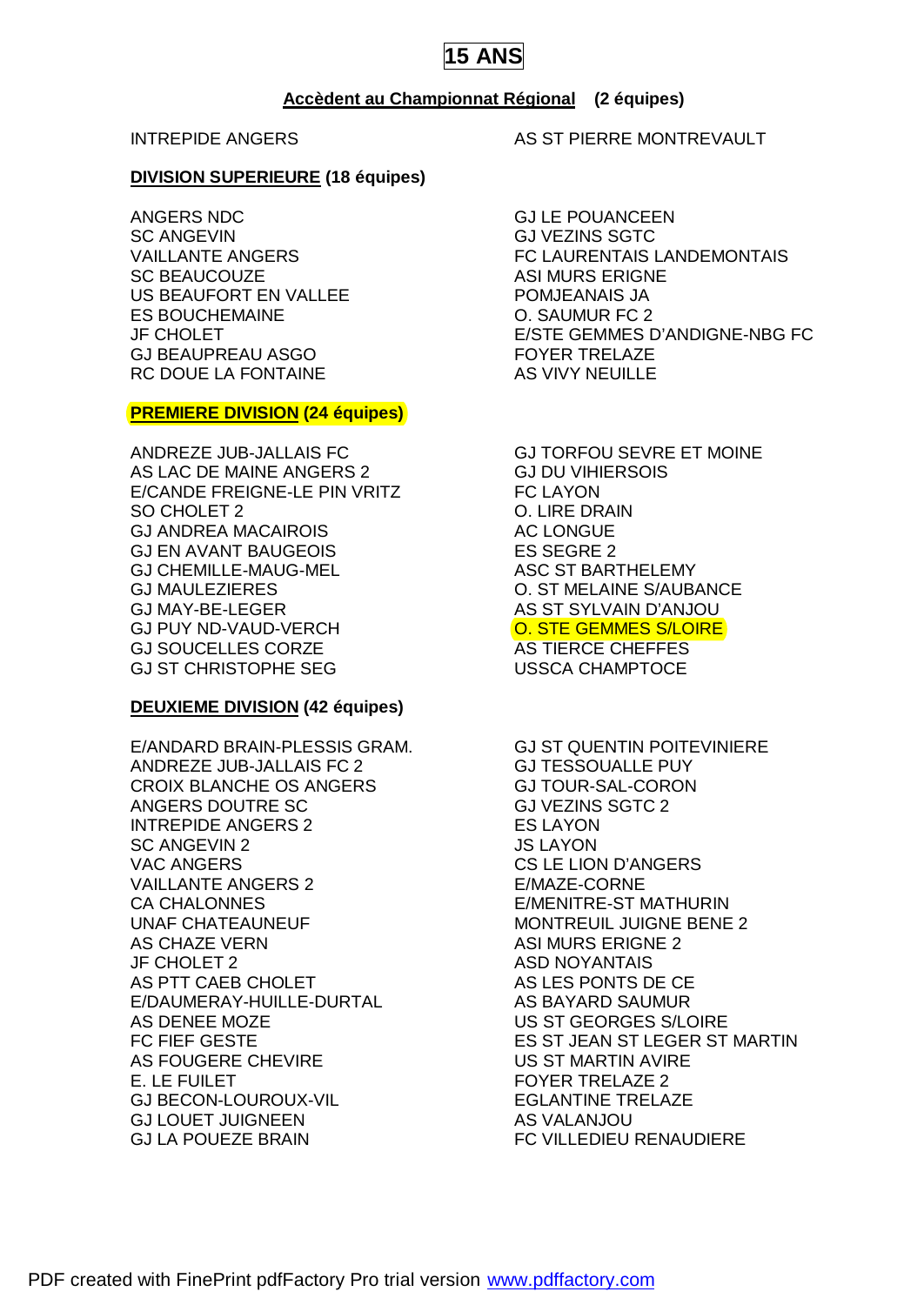

### **TROISIEME DIVISION (40 équipes)**

UF ALLONNES BRAIN GJ MAULEZIERES 2 AS ANGERS MONPLAISIR GJ MAY-BE-LEGER 2 AS PTT ANGERS GJ LE POUANCEEN 2 ANJOU BACONNE FC GJ SEICHES VAL BAUGEOIS ES AUBANCE GJ DU VIHIERSOIS 2 AS AVRILLE GJ DU VIHIERSOIS 3 SC BEAUCOUZE 2 FC LAYON 2 BREZE O.L. SV LA MEIGNANNE US BRIOLLAY SS LA MEMBROLLE FC CASTELVARENNAIS E/POMJEANAIS 2-STE CHRISTINE CA CHALONNES 2 CAS POSSOSAVENNIERES AS CHAZE VERN 2 AS BAYARD SAUMUR 2 ESSP CHOLET NUAILLE GIRARDIERE ASCP SOMLOIRE ES GENNES LES ROSIERS ES ST LAMBERT DES LEVEES ES GENNES LES ROSIERS 2 C. ST LAURENT DU MOTTAY GJ ANDREA MACAIROIS 2 AS ST PIERRE MONTREVAULT 2 GJ BEAUPREAU ASGO 2 AS TIERCE CHEFFES 2 GJ BRION JUMELLES ARC TILLIERES GJ CHEMILLE-MAUG-MEL 2 FC VAL DE MOINE GJ FENEU CANTE S&B ES VARENNES VILLEBERNIER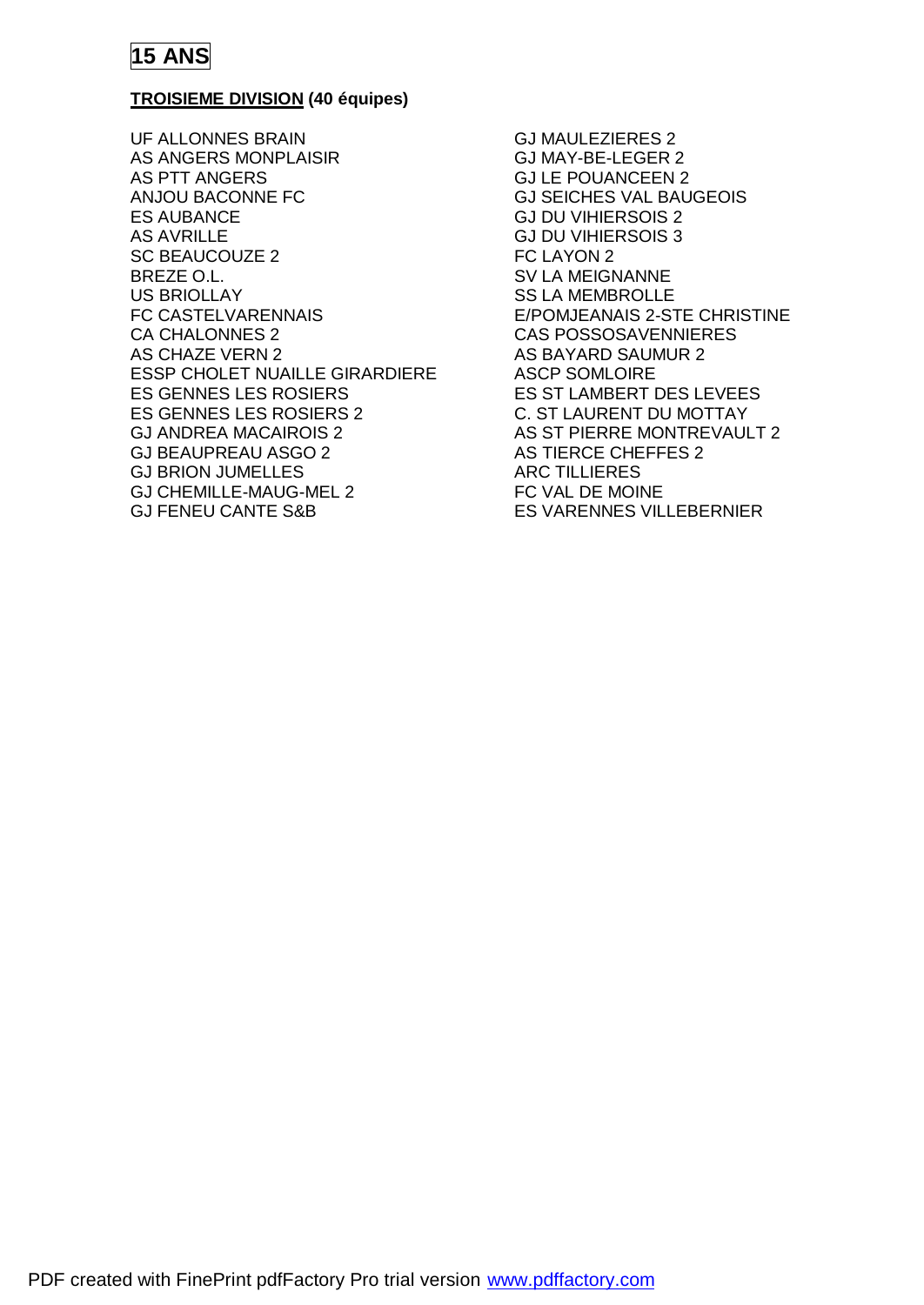#### **Accèdent au Championnat Régional (2 équipes)**

#### **DIVISION SUPERIEURE (18 équipes)**

ANDREZE JUB-JALLAIS FC SO CHOLET 3 AS LAC DE MAINE ANGERS RC DOUE LA FONTAINE AS MONPLAISIR ANGERS GJ MAULEZIERES NDC ANGERS GJ MAY-BE-LEGER ANGERS SCO 3 FC LAYON VAILLANTE ANGERS **ASI MURS ERIGNE** SC BEAUCOUZE POMJEANAIS JA US BEAUFORT EN VALLEE USSCA

#### **PREMIERE DIVISION (30 équipes)**

UF ALLONNES BRAIN GJ VEZINS SGTC INTREPIDE ANGERS 2 GJ DU VIHIERSOIS AS AVRILLE ES LAYON ES BOUCHEMAINE CAS POSSOSAVENNIERES AS CHAZE VERN AS BAYARD SAUMUR SO CHOLET 4 ASC ST BARTHELEMY GJ ANDREA MACAIROIS O. ST MELAINE S/AUBANCE GJ EN AVANT BAUGEOIS AS ST SYLVAIN D'ANJOU GJ CHEMILLE-MAUG-MEL AS TIERCE CHEFFES GJ LE POUANCEEN EGLANTINE TRELAZE GJ SEICHES VAL BAUGEOIS FOYER TRELAZE 2 GJ TESSOUALLE PUY AS VALANJOU

INTREPIDE ANGERS GJ BEAUPREAU ASGO

SC ANGEVIN GJ TORFOU SEVRE ET MOINE

SC ANGEVIN 2 **FC LAURENTAIS LANDEMONTAIS** FC FIEF GESTE **C. ST LAURENT DU MOTTAY** GJ BECON-LOUROUX-VIL SC STE GEMMES D'ANDIGNE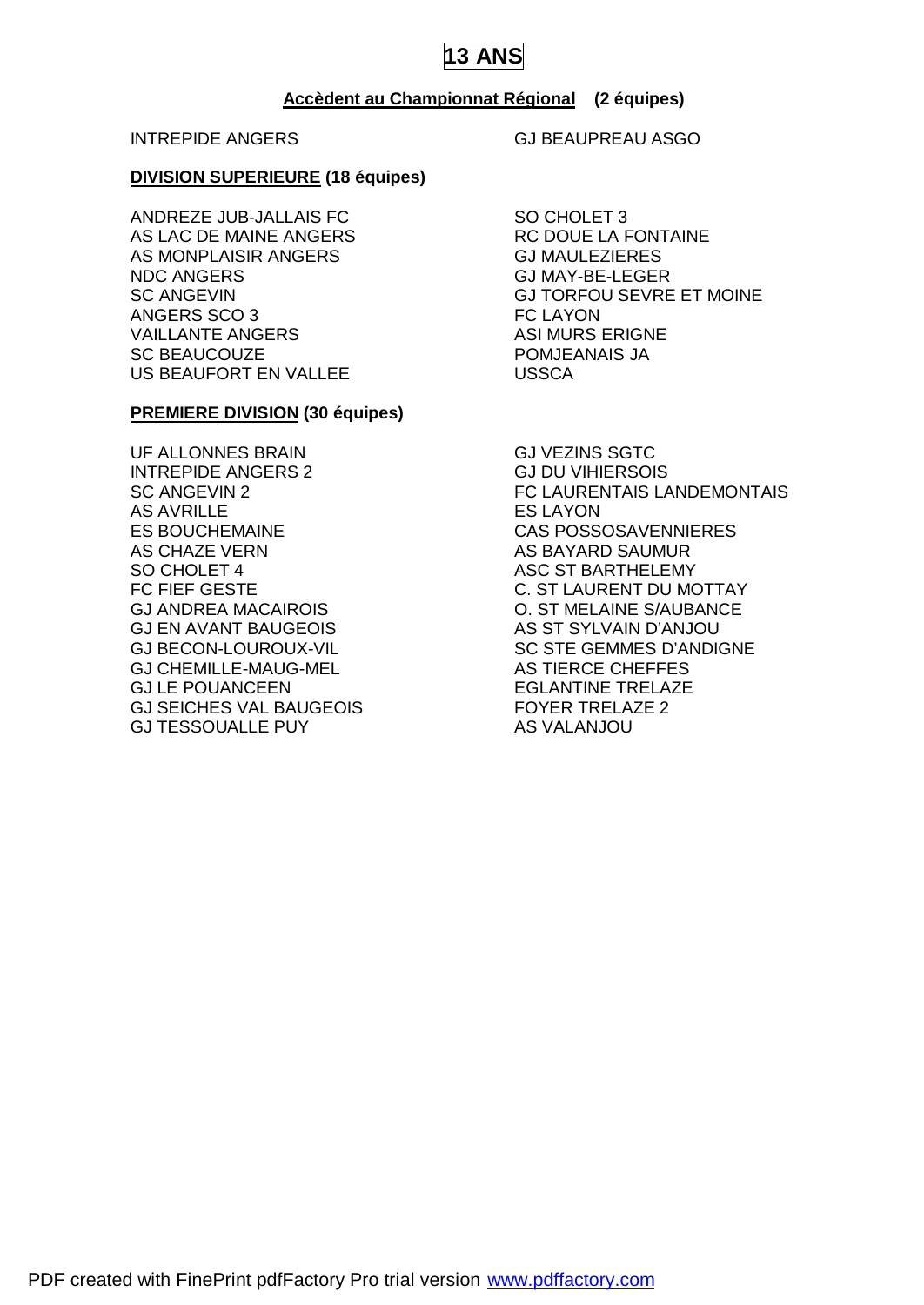### **DEUXIEME DIVISION (48 équipes)**

ES ANDARD BRAIN GJ DU VIHIERSOIS 2 CROIX BLANCHE OS ANGERS FC INGRANDES LE FRESNE INTREPIDE ANGERS 3 JS LAYON VAILLANTE ANGERS 2 CS LE LION D'ANGERS ES AUBANCE O. LIRE DRAIN SO CANDE FREIGNE AC LONGUE CA CHALONNES US MAZE UNAF CHATEAUNEUF MONTREUIL JUIGNE BENE 2 ESSP CHOLET NUAILLE GIRARDIERE ES MORANNES JF CHOLET ASD NOYANTAIS AS PTT CAEB CHOLET **EXAMPLE POMJEANAIS JA 2** AS DENEE MOZE AS LES PONTS DE CE E. LE FUILET AS LES RAIRIES ES GENNES LES ROSIERS O. SAUMUR FC 2 GJ CHEMILLE-MAUG-MEL 2 ES SEGRE 2 GJ FENEU CANTE S&B ASCP SOMLOIRE GJ MAULEZIERES 2 O. LOIRE ET EVRE ST FLORENT GJ MAY-BE-LEGER 2 US ST GEORGES S/LOIRE GJ LE POUANCEEN 2 ES ST JEAN ST LEGER ST MARTIN GJ LA POUEZE BRAIN ES ST LAMBERT DES LEVEES GJ SOUCELLES CORZE **O. STE GEMMES S/LOIRE** GJ ST CHRISTOPHE SEG FC VAL DE MOINE GJ ST QUENTIN POITEVINIERE FC VILLEDIEU RENAUDIERE GJ TESSOUALLE PUY 2 AS VIVY NEUILLE